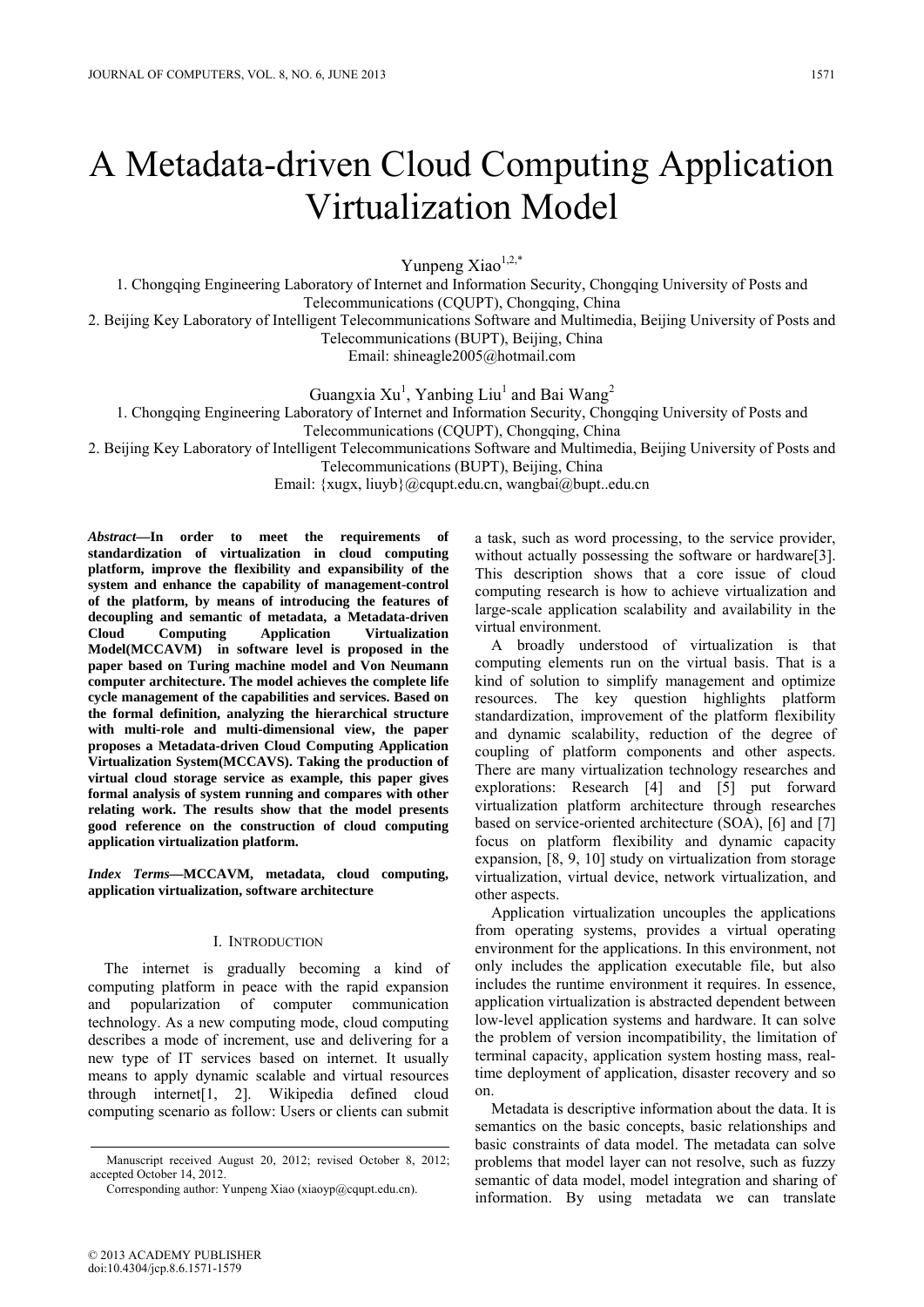functional strong coupling relationships into data type weak coupling relationships. Metadata research is widely used in data-driving system such as file system, information system and so on [11, 12]. On the other hand, the abstract computational model: Turing machine, which can simulate any human computing process, is equivalent to any finite mathematics of logic process. The Turing machine is also a general-purpose computer and an ideal model of universal definition. Its abstract definition is a kind of mathematical logic machine [13]. Von Neumann implemented the ideal model, designed store-based computer architecture [14]. The Von's thinking is inherited by modern computer architectures, since its clear structure and feasibility [15].

Taking into account the needs of application virtualization mentioned above, and by means of metadata, Turing machine and Von Neumann architecture, a Metadata-driven Cloud Computing Application Virtualization Model(MCCAVM) in software level is proposed in this paper. A Metadata-driven Cloud Computing Application Virtualization System (MCCAVS) is implemented based on MCCAVM by then. We make the following three major contributions: 1) Metadata is used to drive the whole system, so that the description of the system is standard and uniform. The decoupling purpose is well done besides. 2) We propose an application virtualization model in software level by refering Von Neumann architecture. All kind of applications and services can be managed by software bus. 3) Not only implemented engineering, the entire model and system are defined and verified formally by using Turing machine.

The rest of this paper is organized as follows: after the introduction in Section 1, Section 2 describes the formal definition and gives the system model; Section 3 designs system and explains each module in detail; Section 4 presents our MCCAVS and verifies it engineering and formally respectively; Section 5 concludes this paper.

### II. MODEL

# *A. Formal Definition*

Before giving model description formally, the definition of capability and Service in the model is described firstly.

**Definition 1.** *Capability*. Any underlying hardware and software resource in the cloud server side.

**Definition 2.** *Service*. Product generated by a variety of capabilities, through assembling and reprocessing pattern.

In fact, a virtual application in the cloud server side is combined of *Capability* and *Service*. According to Von Neumann architecture, computers must have five basic components: input data and devices, memory program and data memory, data processing computing device, control program execution controller, output device. Drawing on the thinking of the Von Neumann computer architecture, model regards *Capability* and *Service* as an external device. Various external devices mounted to the model via a software bus and driven by model controlled

components. The work of the model is based on predefined tasks, makes multiple types of *Capability* and *Service* work together, and provides virtualization technology by using the basis of hardware, software resources and the upper applications supplied by these devices. Regarding *Capability* and *Service* as an external device, the collaborative process can be considered as the calculation of the finite number of steps. Based on formal definition, the paper proposed a Metadata-driven Cloud Computing Application Virtualization Model(MCCAVM) considering Turing machine computation model and the von Neumann computer system structure of these devices.

**Definition 3.** Formal definition of the model. A Metadata-driven cloud computing application virtualization model can be formalized as a ten-tuple: T =  $(Q, \Sigma, \Gamma_1, \Gamma_2, \Gamma_3, \Gamma_4, \delta, q_0, q_a, q_r)$ 

Q is the set of states;

 $Σ$  is the input alphabet, which does not contain a special blank symbol B;

 $Γ_1$  is the capability to take the alphabet, where  $B \in Γ_1$ and  $\Sigma \in \Gamma_1$ ;

 $Γ<sub>2</sub>$  is the service with the alphabet, where B∈Γ<sub>2</sub> and  $Σ ∈ Γ<sub>2</sub>;$ 

 $Γ_3$  is the result with the alphabet, where B∈Γ<sub>3</sub> and Σ  $\in \Gamma_3$ ;

 $\Gamma_4$  is a task with an alphabet, where  $B \in \Gamma_4$  and  $\Sigma \in \Gamma_4$ ;

δ :  $Q \times \Gamma^4 \rightarrow Q \times \Gamma^4 \times \{L,R\}^4$  is the transfer function, where L, R indicates that the read-write head to the left or to the right;

 $q_0 \in Q$  is the initial state;

 $q_a \in Q$  is an accepting state;

 $q_r \in Q$  is the denial of state and  $q_r \neq q_a$ ;

Capability alphabet and service alphabet need to be processed were recorded on work tape $\Gamma_1$  and  $\Gamma_2$ ;  $\Gamma_3$ records the results;  $\Gamma_4$  records work processes alphabet of different virtualization tasks.

**Theorem 1**. MCCAVM is a general computing model which is equivalent to the universal Turing machine.

Proof: Firstly, in Definition 3, depending on the differences of storage function, defining a number of working tapes. Obviously, MCCAVM is multi-tape Turing machine, and multi-tape Turing machine is equivalent with Turing machine, so MCCAVM is equivalent with Turing machine.

Secondly, we set the capability alphabet, service alphabet, results alphabet and tasks alphabet as T1,T2,T3,T4 in T's each computing step. Turing machine M is a seven-tuple. The current state, the current tape content and the location of the read-write head constitute the pattern of M. The specific calculation process of M is conversion from one pattern to another, based on the conversion rules described in the transition function δ. The essence of the Turing machine is an algorithm or function, given data x, a mapping rule according to the function f, calculating the corresponding  $f(x)$ , that is, M is equivalent to a dedicated machine for a particular calculation. For a specific task, it completes a specific calculation or mapping process by MCCAVM according to task process.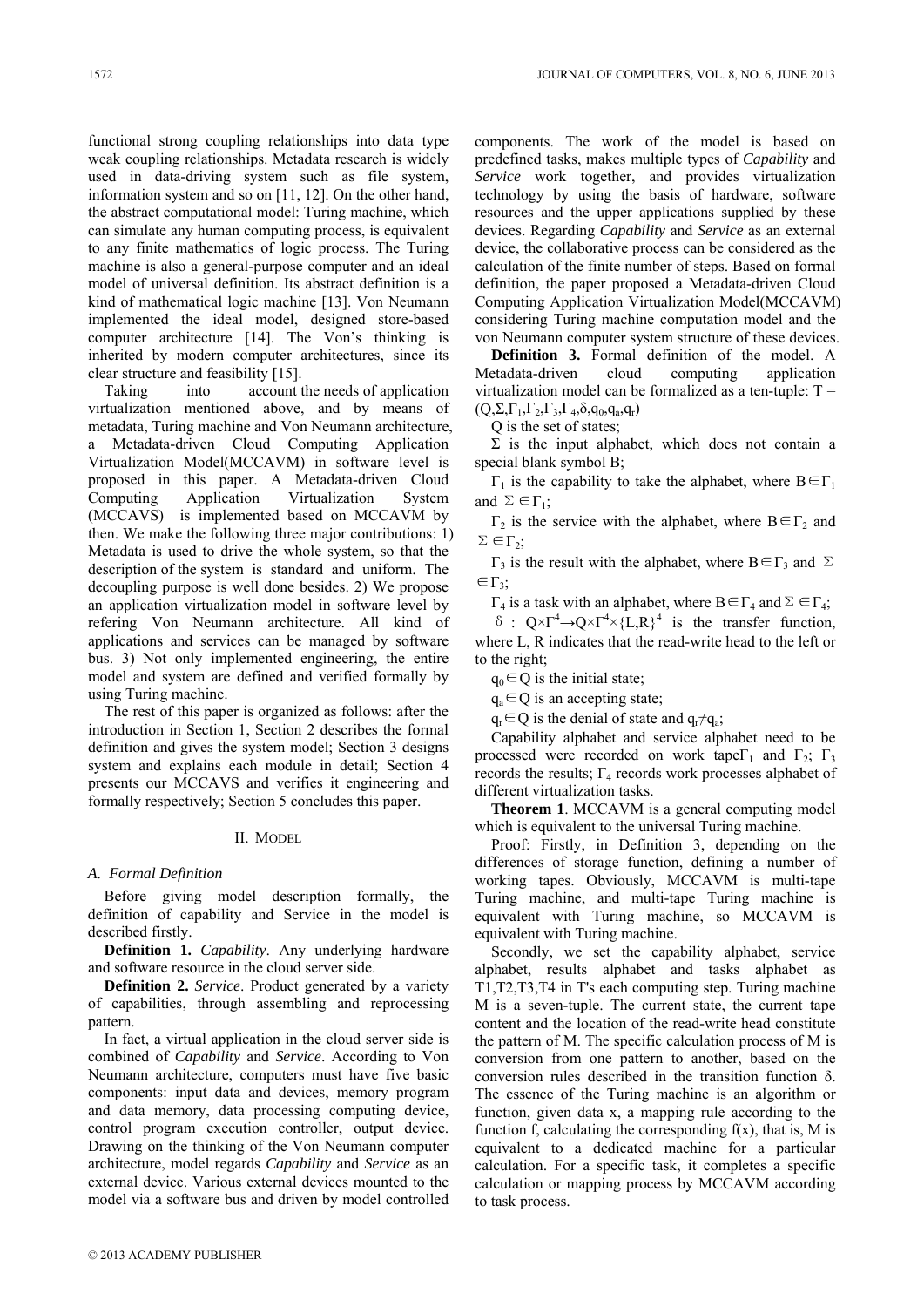For a particular task, we can fix an algorithm Mi from process of tasks alphabet T4. The implementation process: Given T1, T2, transferring function  $\delta$  is first fixed according to algorithm Mi, making T from one pattern to another. Each task corresponds to a process and each process corresponds to a Turing machine. Therefore, the algorithm is equivalent to a Turing machine. The calculation of (T1, T2) inputted on Turing machine Mi and array (T1, T2, T4) on MCCAVM are equivalent. That is, to any input of Turing machine Mi, MCCAVM can emulate the calculations of Mi, MCCAVM equivalent to interpreter for Mi. Therefore, MCCAVM is equivalent to a universal Turing machine.

## *B. Role View of Model*

From the perspective of model development and management control, the model role is divided into developers and system operators. Among them, the developers are divided into capability developers and service developers. Developers produce capabilities or services by using interface language. The system operators use the system language to complete the control of model. Interface instruction set is related to interface language, system instruction set is related to system language. We will explain separately bellowed.

**Definition 4**. Interface language. It is a set of grammar rules facing capability and service developers. Following this rule, developers can operate MCCAVM directly and complete the operating tasks accurately. Interface language enabled developers to manage full life-cycle of capability and service. In order to facilitate developer, interface language uses simple instruction.

**Definition 5.** Interface command set. This is a set of commands which make MCCAVM to complete all kinds of basic operating actions according to interface language syntax framework. To complete a certain capability or service development tasks, a number of interface commands are combined together according to the workflow. And each command can also be used to carry out specified action. The commands are made up of parameters and interface functions. Interface functions instructs MCCAVM to complete the basic operating actions. Parameter stands for the executing target of operating instructions and the association attributes of operational objectives.

**Definition 6**. System language. A set of grammar rules which can be discerned and read directly by the central processing unit of MCCAVM. Under the rules of grammar in the system language, each interface command corresponds to a number of system commands.

**Definition 7**. System commands. Basic system commands set which meet the system language syntax rules. System commands directly relate to a variety of metadata operating, and they are significant minimum driving force of model. Model task input will be turned into system instructions sequence finally.

In the MCCAVM, the interface language is source language and the system language is target language. The interface language is developer-oriented, which presents a simple way and shields complex logic operating involved with metadata in the model. The system language is the

model executable language, which can complete internal behaviors with the core of metadata-driven.



Figure 1. MCCAVM architecture

#### *C. Model Architecture*

According to the formal definition of the model, model architecture is shown in Fig.1. There are five parts: metadata entities, metadata management engine, bus architecture, the input-output system and the client interface. Referencing to the Von Neumann computer architecture, capability and service in MCCAVM are equivalent to the "peripheral" in computer hardware; the metadata entity is memory and driver of peripheral; Metadata management engines are belonged to the central controller unit. Capability and service are mounted to the corresponding bus through the metadata entity drive and in form of peripheral, completing interaction with metadata management engine. Capability and service are managed and controlled by metadata management engine. The central controller will eventually register service and capability to the user interface and release in a standardized form of web service. The form will be transferred by client, implements transparent access to cloud resources through clients.

1) Metadata entity

The metadata entity is the core part of the model basis. It is generated by metadata generator when Capability or Service enters the MCCAVM. The metadata entity is divided into two categories: descriptive metadata and administrative metadata. Descriptive metadata includes resource description metadata, capability description metadata and service description metadata. Resource description metadata is a summary list of capability and service of the model, describing available resources of the entire model. Administrative metadata includes the capability management metadata, the service management metadata and the control metadata. Metadata management engine controls the capability and service through the administrative metadata.

2) Metadata management engine

Metadata management engine is institution of control and scheduling of model, completes unified monitoring, management and coordination work of capability and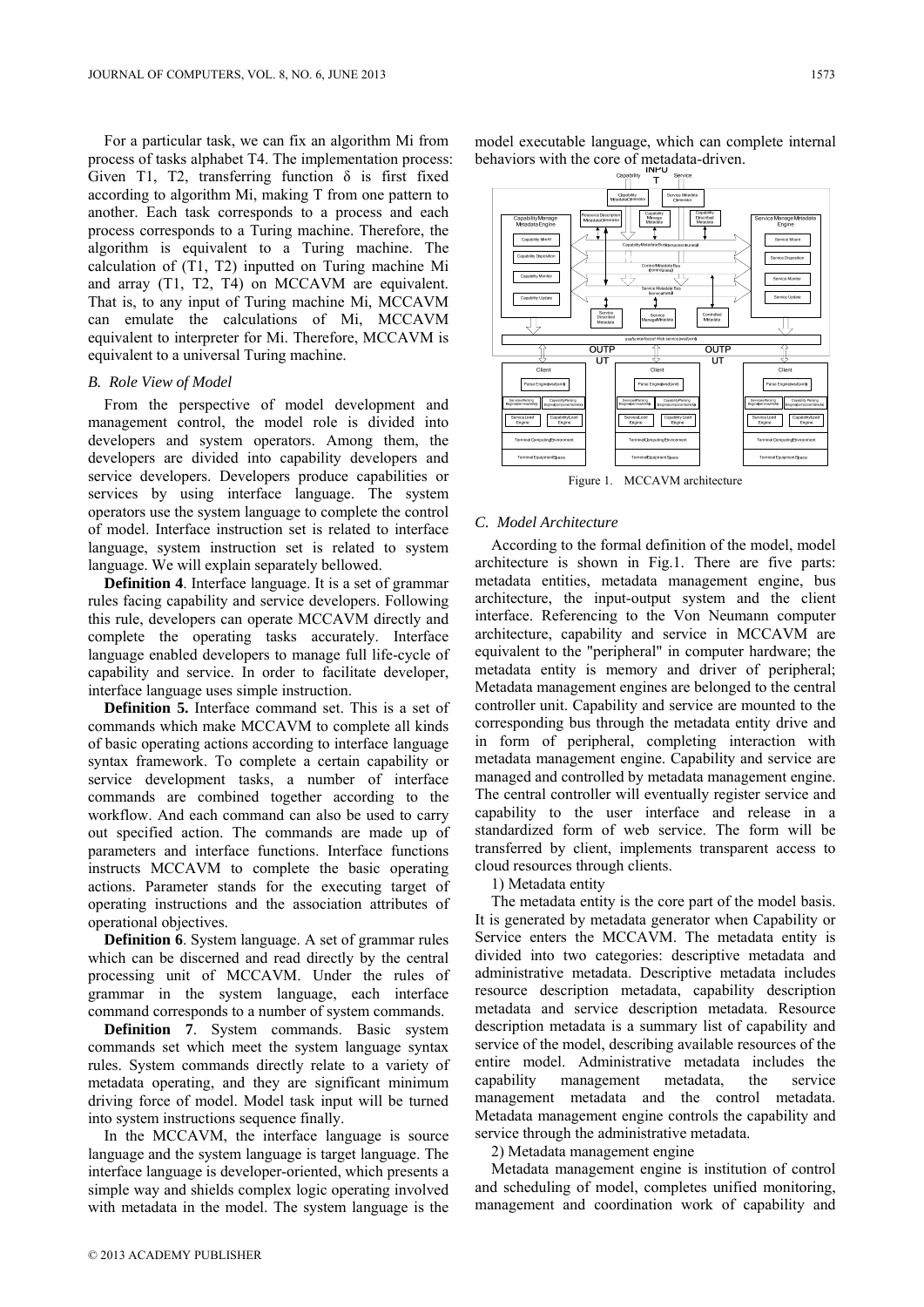service and other resources. Firstly, after capability (or service) enters the model metadata generator. Metadata generator requests metadata management engine to process by using interruption. Then engine mounts the corresponding resource on model bus by using metadata entity, completes the registration task of service and capability, informs MCCAVM that the capability (or service) has been in a state of readiness, then accomplishes work of further assembly and configuration of resource by deploying the capability (or service), coordinates with other related equipments and components in order to make the resource executable; realizes the management and control of model resource through capability (or service) monitoring. For any update of the capability(or service), metadata generator requests engine to process by using the interrupt mechanism similarly. The simple mechanism makes the MCCAVM model have favorable agile characteristic and dynamic extension property.

3) Bus architecture

Important ligament and prominent feature of MCCAVM is bus architecture. In the structure of computer hardware, rational task division of data bus, address bus and control bus promotes module production which is suitable for computer components, boosts the popularity of computers. The bus architecture of MCCAVM is constituted by capability metadata bus, service metadata bus and control metadata bus. Capability metadata bus and service metadata bus finish the carry of service and capability. Control metadata bus transmits control signals, communicate capability management metadata and service management metadata at the same time, makes MCCAVM unified.

4) Input and output interface system of server side

Server-side provides the capability and service for the system by using metadata, through the capability metadata generator and the metadata generator. Capability and service are provided to MCCAVM model in the form of peripheral through description and expansion of metadata. On the output side, further assembly and deployment of the model are provided to the client system in the unified form of web service.

5) Client interface

Client gets kinds of cloud applications from server side by using virtual desktop. Firstly, client virtual desktop gets service list from cloud side. User orders the apps which he/she likes subsequently. The load engine completes the transparent access to capability and service of cloud side at last.

# Ⅲ. SYSTEM DESIGN

An open, dynamic scalable and data loosely coupled MCCAVS is designed based on MCCAVM in this section.

## *A. System Architecture*

Based on the model design, MCCAVS architecture is shown in Fig.2. Corresponding to the model, the whole system includes metadata entities, metadata management engine, and bus structure, the input and output interface

system of server side and client interface. Moreover, capability pool and service stores are implemented, used for storing capability and service.



Figure 2. MCCAVS architecture

#### *B. Metadata Entity*

In MCCAVS, metadata entity components are series files of system capability and service for describing, controlling and managing (.meta). As the extensible markup language (eXtensible Markup Language, XML) provides standard methods of metadata information exchange methods, we use XML-based metadata file format. Resource metadata files (resource.meta) record all available capability and service in system; Capability description metadata file(capability description.meta) and capability manager meta data files (capability\_manager.meta) record detail information of specific capability; Similarly, service description metadata file (service description.meta) and service managing data files (service manager.meta) record detail information of specific service; Control metadata files record permissions related to capability and service, information of roles and life-cycle state control and so on. The resource metadata file (resource.meta) is given as followed for example:

| <resource meta=""></resource>                 |
|-----------------------------------------------|
| <capability_list></capability_list>           |
| $\langle \textit{Capability} \rangle$         |
| $\langle id \rangle^{***} \langle id \rangle$ |
| $<$ name>*** $<$ /name>                       |
| <meta location=""/> ***                       |
| $\langle$ <i>Capability</i>                   |
|                                               |
| $\langle$ <i>Capability_list</i>              |
| $\langle$ service list $\rangle$              |
| $\langle$ service $\rangle$                   |
| $\langle id \rangle$ *** $\langle id \rangle$ |
| $<$ name>*** $<$ /name>                       |
| <meta location=""/> ***                       |
|                                               |
|                                               |
| $\langle$ /service list $\rangle$             |
| $\langle$ resource meta>                      |

From above we can conclude that resource metadata file includes all the current capability and service list. Each capability or service has a system unique id identifier, which is assigned by the system when this capability or service enters the system and registers to the metadata engine. Based on Von Neumann architecture,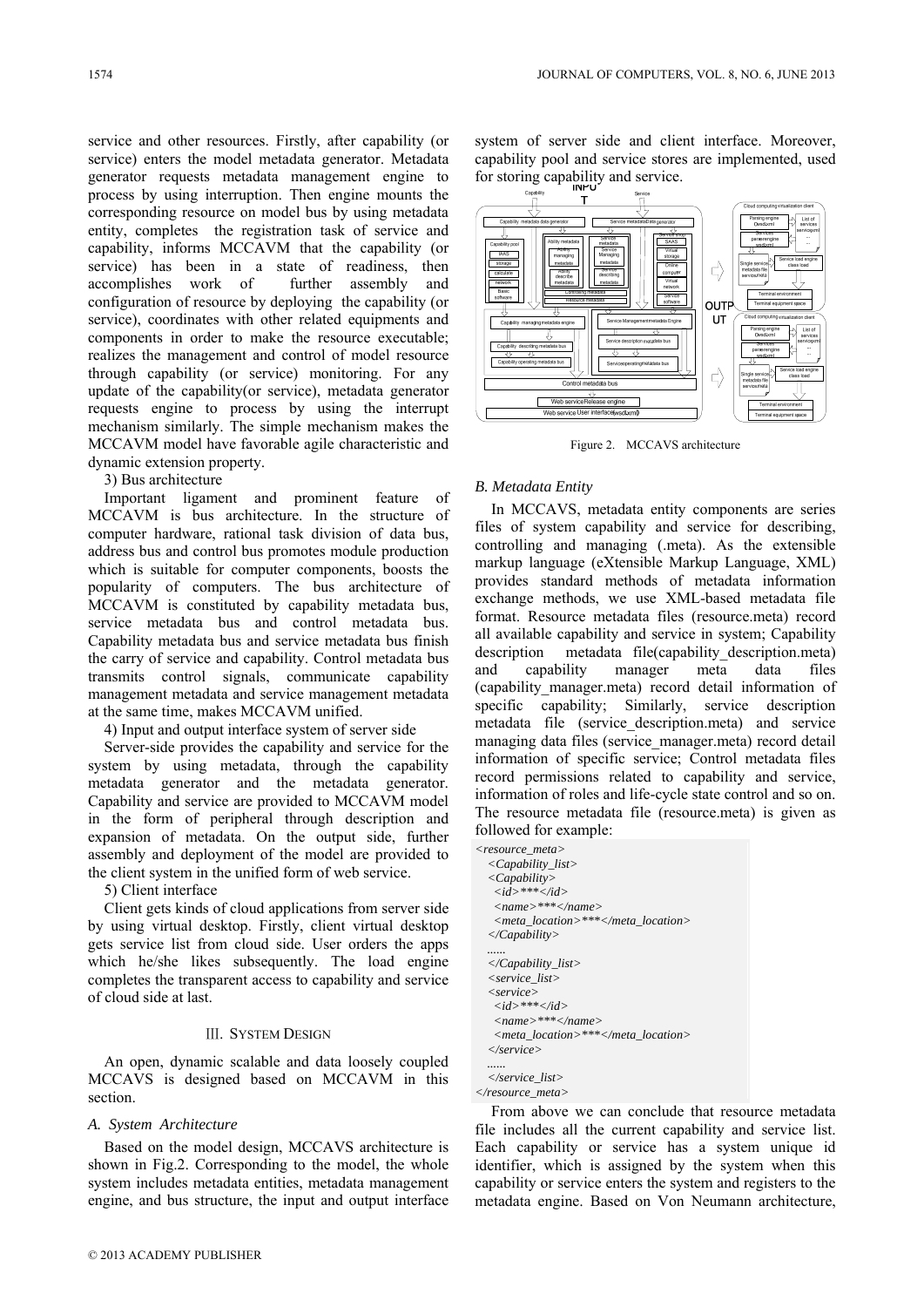we regard capability and service as "peripheral", thus capability or service id is these "peripherals" address. Metadata management engine, which is the CPU of MCCAVS, can locate any capability or service according to the "peripheral" id through meta-data bus. Individual capability or service metadata description file and path to the file metadata management are stored in the tag meta\_location. We take capability described metadata file as an example to expound the entity format of individual capability metadata in the following

*<Capability\_description\_meta> <attrs> <id>\*\*\*</id> <name>\*\*\*</name> <author>\*\*\*</author> <version>\*\*\*</version> <location>\*\*\*</location> <description>\*\*\*</description> <loadclass>\*\*\*</loadclass> <dependentCapability>\*\*</dependentCapability> ......* 

 *</attrs>* 

#### *</Capability\_description\_meta>*

Besides containing the capability id and other basic information, capability description metadata file also contains version tag used for controlling capability version information, location tag indicates the real location of the capability products in the capability pool, loadclass tag indicates the entrance classes of the capability part; dependentCapability tag indicates dependency relationship with other capability components.



Figure 3. Interface language UML static structure

#### *C. Metadata Management Engine*

Metadata management engine, which takes responsible for parsing the interface command and translates it into system commands, is the "central processor" and the core component of the system. We define a set of interface commands based on object-oriented language JAVA to facilitate developers. As shown in fig.3, interface language is divided into three categories: the system input and output (IOSystem), the scheduling interface (Schedule), and the web service interface(WS). Interface command is the abstraction method provided by these interfaces and the command parameter is the method parameter. Table 1 shows a typical interface and the interface commands.

#### *D. Bus Structure*

According to the design of the bus structure in the model, three types of buses in the MCCVAS system are defined: capability bus, service bus and control bus. For the purpose of quick addressing and maintaining resources of storage efficiently, HashMap, which can complete key-value mapping and time complexity is O(1), is used to organize system capability and service. Capability or service id is the key and capability or service object instance is the value. Three bus declarations are followed:

*protected class ControlBus extends HashMap<ID, Component> implements Bus* 

*protected class CapabilityBus extends HashMap <ID, Capability> implements Bus* 

*protected class ServiceBus extends HashMap<ID, Service> implements Bus* 

TABLE I. TYPICAL INTERFACE AND INTERFACE COMMAND

| Interface       | Interface<br>commands | Parameter                                                          | <b>Function Declaration</b>                                                                                                                                                          |  |
|-----------------|-----------------------|--------------------------------------------------------------------|--------------------------------------------------------------------------------------------------------------------------------------------------------------------------------------|--|
| <b>IOSystem</b> | join()                | Component: the<br>Parent interface<br>of Capability and<br>Service | To Generate metadata entity<br>when Capability or Service<br>enters.                                                                                                                 |  |
|                 | exit()                | ditto                                                              | To make Capability or<br>Service exits the system.                                                                                                                                   |  |
| Schedule        | login()               | ditto                                                              | To allocate component ID<br>when register to the system<br>Capability or Service.                                                                                                    |  |
|                 | load()                | ditto                                                              | To load Capability or Service<br>on the system, which requests<br>metadata management engine<br>mounted components to the<br>corresponding meta- data bus<br>through interrupt mode. |  |
|                 | start()               | ditto                                                              | To start-up Capability or<br>Service.                                                                                                                                                |  |
|                 | update()              | ditto                                                              | To update Capability or<br>Service.                                                                                                                                                  |  |
|                 | stop()                | ditto                                                              | To stop Capability or Service.                                                                                                                                                       |  |
|                 | logout()              | ditto                                                              | To log out Capability or<br>Service, log out components,<br>exit the bus system.                                                                                                     |  |
| WS              | convert()             | ditto                                                              | To generate service.xml and<br>wsdl.xml for Capability or<br>Service.                                                                                                                |  |
|                 | publish()             | ditto                                                              | To publish Capability or<br>Service as a web service.                                                                                                                                |  |

### *E. Input and Output Interface in Server Side*

Server-side input interface includes capability metadata generator and service metadata generator. It shields metadata manipulation for outside of the system and generates metadata entity as described in Section 3.2. Output interface releases system capability and service to meet the invoking of terminals by using standardization web service interface. As shown in fig.2, we use AXIS2 as release engine.

## *F. Client Access*

As the server-side uses web service technology to provide resources, the system supports transparent access heterogeneous multi-platform capability and service of cloud side. Client interface work steps are as follows: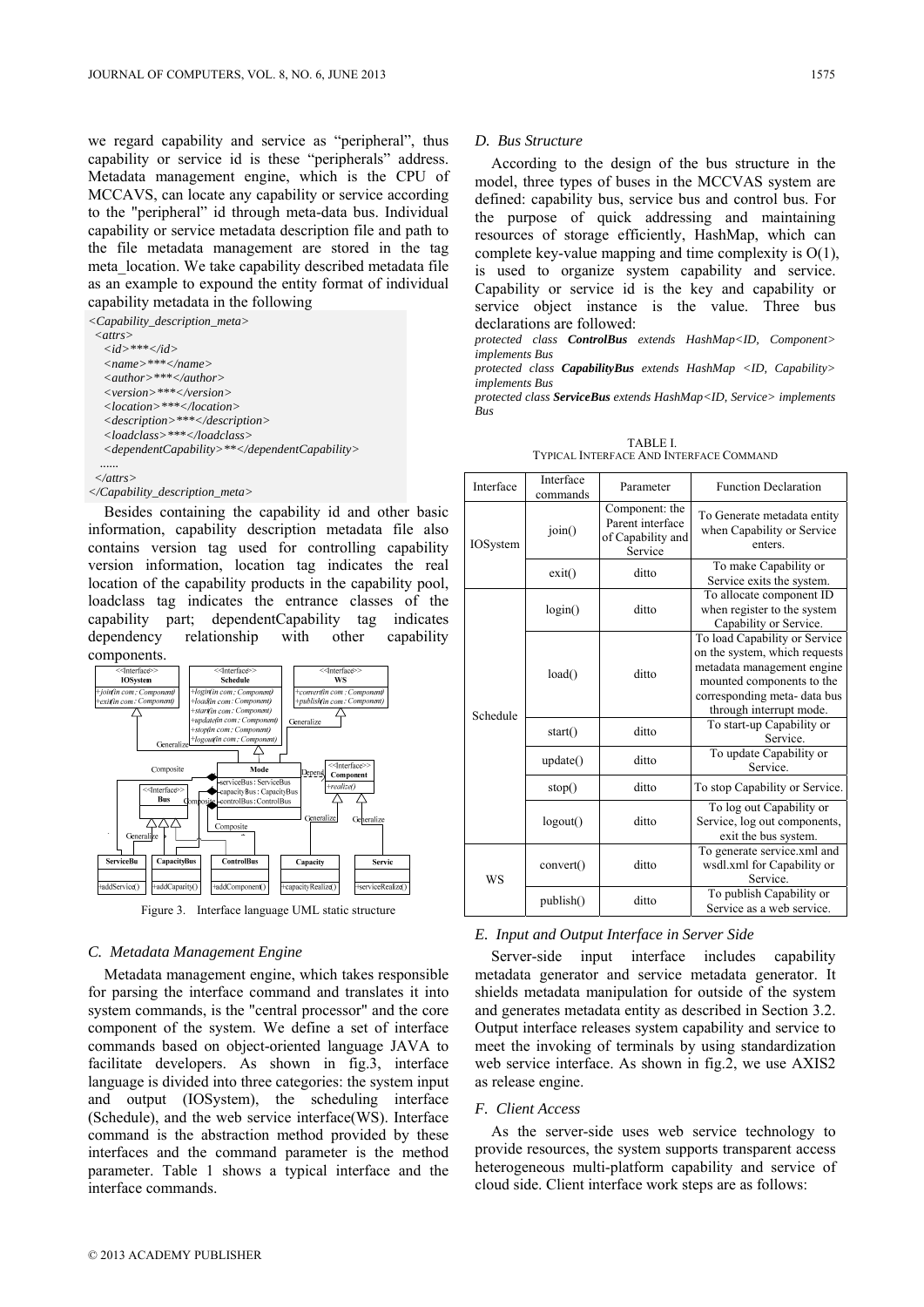a. Regarding all cloud resources (Capability and service) in cloud side as the services, and getting the list of services through parsing engine.

b. Users order corresponding services when enter the list of services.

c. User ordering events will trigger service parsing engine and get metadata file of their subscription services.

d. Service load engine loads the service of client components according to service metadata file, achieving transparent accessing to virtual resources of the cloud.

## *G. Capability Pool and Service Store*

Capability pool and service stores are components which storage system peripherals (Capability and service). System bus manages peripheral by using HashMap. Capability or service id is the key and capability or service object instance is the value. Correspondingly, the capability pool and service store are stockpiles of the value. So, here we use two instances of simple data structures (class Set) to implement the two components separately.



Figure 4. Snapshot of experimental environment

#### IV. SYSTEM IMPLEMENTATION AND VERIFICATION

## *A. System Implementation*

The experimental environment of the system is as follows: The cloud cluster is made up of 14 PCs in which master node uses memory bank of 4G, Intel(r) core(tm)2 duo 2.93GHz, hard disk of 500G and 13 slave nodes are of the same configuration of Pentium(r) dual-core 3.20GHz,use memory bank of 2G,hard disk of 250G. MCCVS prototype system hosted by the master node, as shown in fig.4. The IaaS layer resources and the environment are made up of 13 slave nodes, which have installed Hadoop0.20, choose one as NameNode from the 13 slave nodes. In MCCAVS, as IaaA basic resources made up of 13 slave nodes are regarded as a common "capability" enter system and MCCAVS manages IaaS resources through NameNode, IaaS layer can expand arbitrary amount of nodes at any time according to demand while there is not effect on MCCAVS. The inner bandwidth of the cluster is 100Mbit/s, outlet bandwidth of the server is 10Mbit/s; The operating system is ubuntu11.04, the version of Java virtual machine is Java SE6; The Web container is Tomcat 5.5.17; Client test platform is Android2.2, working in China Mobile EDGE

network and using Google nexus s, Samsung and HTC etc. as test termination.

The MCCAVS includes three subsystems, corresponding three user roles: 1) Virtual desktop subsystem, which is client software, corresponding to end user. As shown in fig.5, end user can enjoy cloud storage, browse cloud app list and virtual install apps which he/she likes. 2) Developer subsystem, which is a platform in the cloud side for the developers. As shown in fig.6, developers can upload, submit for review, and release apps. 3) Administrator subsystem, which is a platform in the cloud side for administrator. As shown in fig.7, administrator can use it for checking, configuring, monitoring and deploying everything in the cloud system.



d) home page after installing cloud apps  $\overline{e}$ ) configure cloud server Figure 5. Virtual desktop subsystem



Figure 6. Developer subsystem



a) login page for administrator b) home page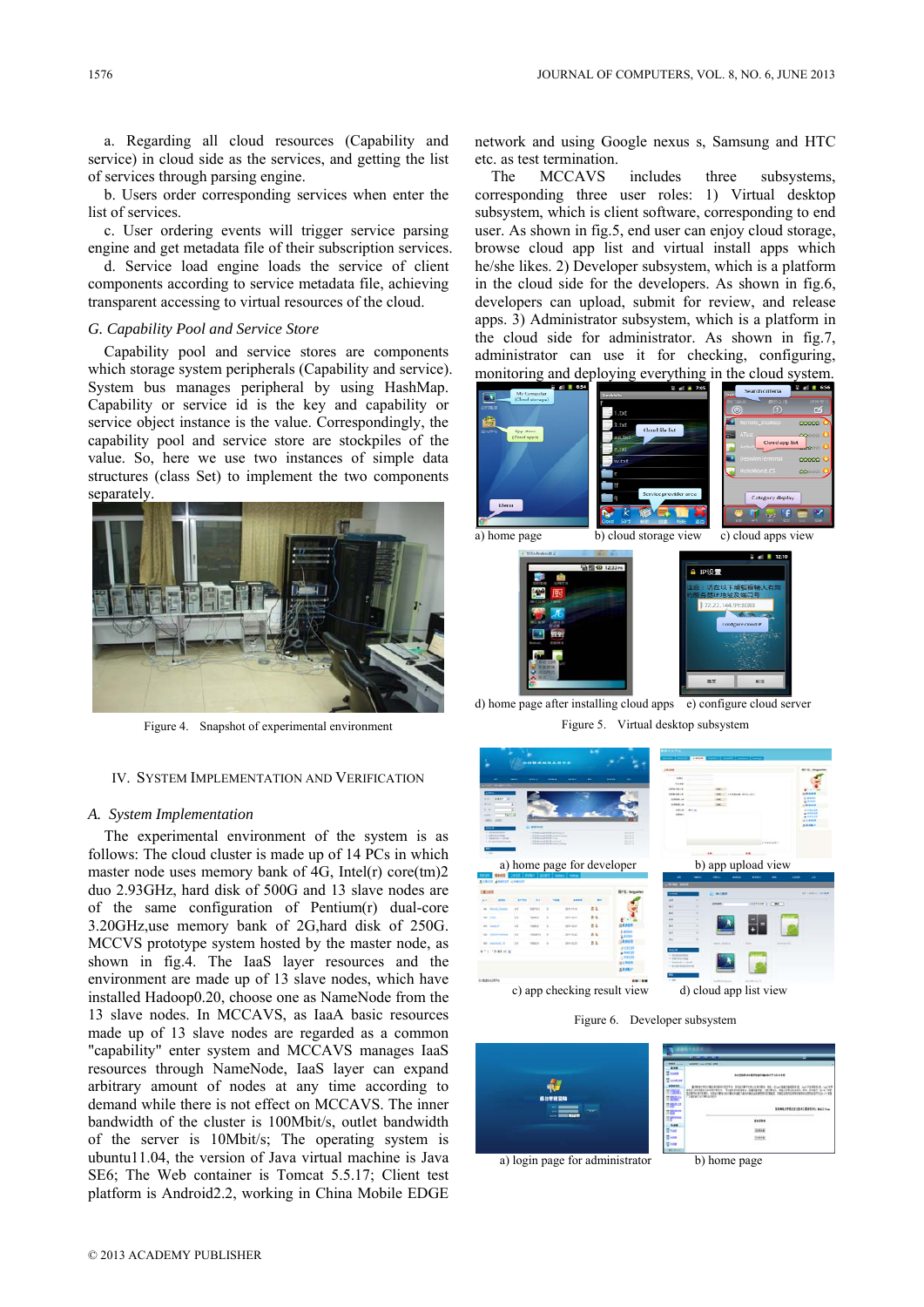

Figure 7. Administrator subsystem

#### *B. System Verification*

Due to lack of space, we elaborate formal description and experimental analysis based on Turing machine by using an example of virtual cloud storage services in this section.

# 1) Service Description

Virtual cloud storage is a destination service system, which makes numerous different kinds of storage equipments in network co-operate and provides data storage and service access function jointly. To the movable termination which is resource-constrained system, virtual cloud storage can extend the storage capability of mobile terminals. In MCCAVS, virtual cloud storage implementation involves four steps: First, the system IaaS layer underlying storage resource (Hadoop HDFS) enters the system as a capability, as shown in fig.2; Then development storage services log-in the system; Moreover, system transfers store service to standard web service and releases it; Finally, the terminal device finds and loads the service, to provide users with a virtual storage service. Using the system interface instruction defined in the 3.3 section, the service specific implementation steps are as follows:

a. In IaaS layer, HDFS file system as a capability to enter the system and invokes interface IOSystem join() method.

b. Based on HDFS, we develop cloud storage control components as service, invoking join() method of IOSystem.

c. Storage capability registers to the system, invokes login() method of Schedule interface.

d. Storage service registers to the system, invokes login() method of Schedule interface

e. Invoke load() method of interface Schedule, load the storage capability.

f. Invoke load() method of interface Schedule, load the storage service.

g. Invoke start() method of interface Schedule to start the storage capability.

h. Invoke start() method of interface Schedule to start the storage service.

i. Invoke convert() method of interface Schedule; make Storage service as standard web service.

j. Invoke publish() method of interface Schedule, release storage web service.

In this section, the order of step a, b is fixed. Step c, e and d, f is the registration and loading of the capability and service, order cannot be changed. The order of process g, h, i, j is also fixed.

2) Formal Verification

According to the description of the services, virtual cloud storage model of the Turing machine can decode the symbol string  $S=(a \ b \ N \ g \ h \ i \ j)$ , in which N stands for symbol string sequence combination of the fixed alphabetical order c, e and d, f. S is the symbol sequence after the combination of these symbols. Symbols come from a finite alphabet  $\Sigma$  and all the sequences of symbols constitute a language L. Therefore, the problem is transformed to a Turing machine T which can identify the language L. The Turing machine formal description is given in the following:

 $T = (Q, \Sigma, \Gamma, \delta, q_0, q_a, q_r)$  $Q = \{q_1, q_2, \ldots, q_8, q_a, q_r\}$ 

 $\Sigma = \{a, b, c, d, e, f, g, h, i, j\}$ 

 $\Gamma = \{a, b, c, d, e, f, g, h, i, j, B\}$ 

δ: Q×Γ→Q×Γ×{L,R} is the transfer function.

 $q_0 \in Q$  is the initial state;

 $q_a \in Q$  is the accepting state;

 $q_r \in Q$  is the reject state and  $q_r \neq q_a$ ;

The initial state of Turing machine is  $q_0$ , write symbol sequence  $S = (a \ b \ N \ g \ h \ i \ j)$ , which needed to be read, on the work tape. Read-write head is scanned from left to right, Each reading of a symbol will trigger a process of metadata management engine, transferring to a new state. That is, transferring from  $q_0$  to  $q_1$  is a→b, R, its state transition function is  $\delta(q_0, a) = (q_1, b, R)$ . The service production of the state transition is shown in fig.8.



Figure 8. State diagram of virtual storage

3) Experimental Analysis

For virtual storage, cloud capability is much larger than the terminal capability, so, time performance index of the system is more important than the storage capacity index. Fig.9 describes the relationships between capacity and response time when terminal equipment access cloud storage service. Three experimental data in the same test are showed. In every test, besides testing machine, 15 clients are simulated to test system concurrent effect. We can see, response time is mainly determined by the terminal connection bandwidth, system processing time can meet user requirement. On the other hand, virtualization technology will be the main computing tasks hosted by the cloud.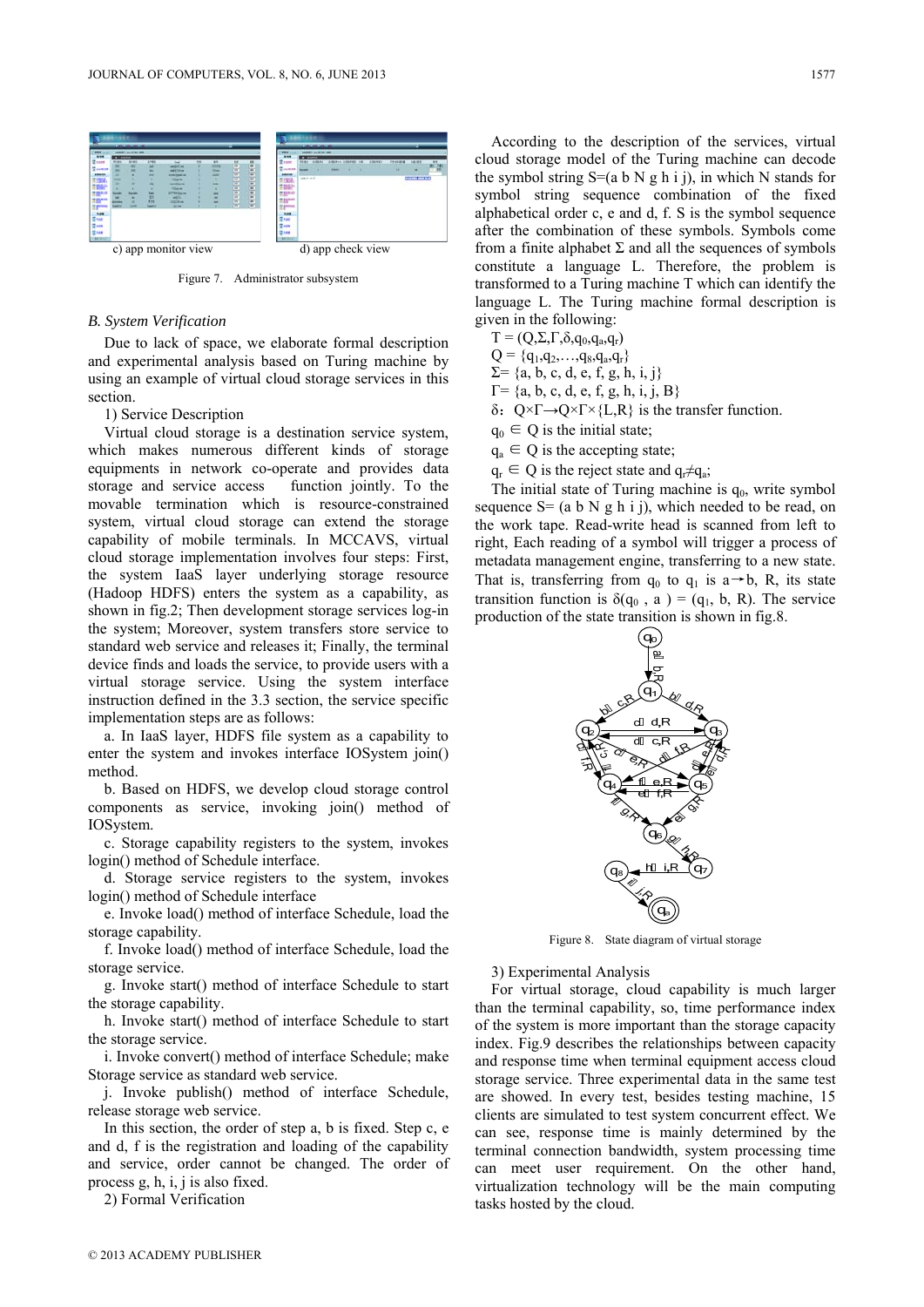

Figure 9. Relationship between cloud storage capacity and response time



Figure 10. Compare amount of code between cloud and client

Fig.10 compares code quantity of 5 services released in Section 4.1 (by serial number, they are instant messaging[16], cloud storage, campus assistant, online words, mobile TV) in the clouds and the terminal to compare the amount of computations roughly. As the figure shows, numerous computing tasks focus on the cloud by virtualization, even respective code quantity of service terminal is relatively more; it is also be concentrated in user interface to be processed with. In addition, fig.10 shows that when service scale is small, for improving user experience, the calculation of client may closer to the cloud. However, more large-scale applications are more suitable for deployment in cloud computing virtualization platform.

## *C. Compare with Related Work*

In virtualization architecture, typical system is designed by Chinese Academy of Sciences, named Virtual Management Architecture (VMA)[4]. The model aims to establish a unified resource management infrastructure for enterprises to realize the unified management of resources, resource systems and ondemand service of resource. The VMA focuses on management and use of underlying hardware facilities. This is completely different in form and nature with MCCAVM in this paper.

VMA is a resource management framework model, based on virtualization technology and equipped with the technique of independent scheduling, which unified the management and use of interface. VMA is made up of a number of resource management systems; each individual resource management system provides a kind of virtual resource services. VMA provides reasonable and uniform resource management infrastructure of the system by unifying these virtual resources management functions to a unified and consistent management platform.

MCCAVM is a Cloud computing, virtualization model based on Metadata-driven. According to the formal definition of the model, it includes metadata entities, metadata management engine, the bus architecture, inputoutput system and customer termination. From the perspective of model development and control, besides end users, the model role is divided into two major categories of developers and system operators. Among them, the development is divided into capability developers and service developers. Developers use the interface language to develop capability or service, the system operator uses the system language to complete the model management control task, Table 2 shows the comparison between the two roles.

TABLE II. COMPARE MCCAVM WITH VMA

|                  | <b>MCCAVM</b>                                                                                                                                  | VMA                                                                                                                                           |
|------------------|------------------------------------------------------------------------------------------------------------------------------------------------|-----------------------------------------------------------------------------------------------------------------------------------------------|
| Model role       | Developers, system<br>operators                                                                                                                | Resource users                                                                                                                                |
| realization mode | Metadata-Driven                                                                                                                                | <b>SOA</b>                                                                                                                                    |
| Virtual level    | Hardware resources,<br>software services                                                                                                       | Hardware source                                                                                                                               |
| objective        | Dynamic scalability for<br>capability and service,<br>platform versatility and<br>capability to control                                        | Unified management<br>of basic resources,<br>on-demand use                                                                                    |
| Hierarchy        | Five parts: Metadata<br>entities , metadata<br>management engine, bus<br>architecture, input, output<br>systems and customer-side<br>interface | Consists of one or<br>more virtual resources<br>management services<br>(VMS) and a system<br>of registration and<br>inquiry services<br>SRCS) |

From the table above we can conclude that VMA focuses on the basic integration of resources and rational management. It is equivalent to an integration of resources and scheduling platform, which can achieve the efficient use and reasonable allocation of resources. MCCAVM achieves a reasonable distribution of resources, and forms a broader perspective to understand the connotation and extension of the capability and service. Through fig.2, we can find that the capability includes not only just basic resources in IaaS layer of cloud computing, but all the basic hardware and software in MCCAVS. At the same time, all the production based on the capability or reproduced through the combination of capability are all service, which reflects the idea EaaS(Everything as a Service). And the model realizes the dynamic expansion of service and capability and hotswappable, which further enhances the versatility and scalability of the model.